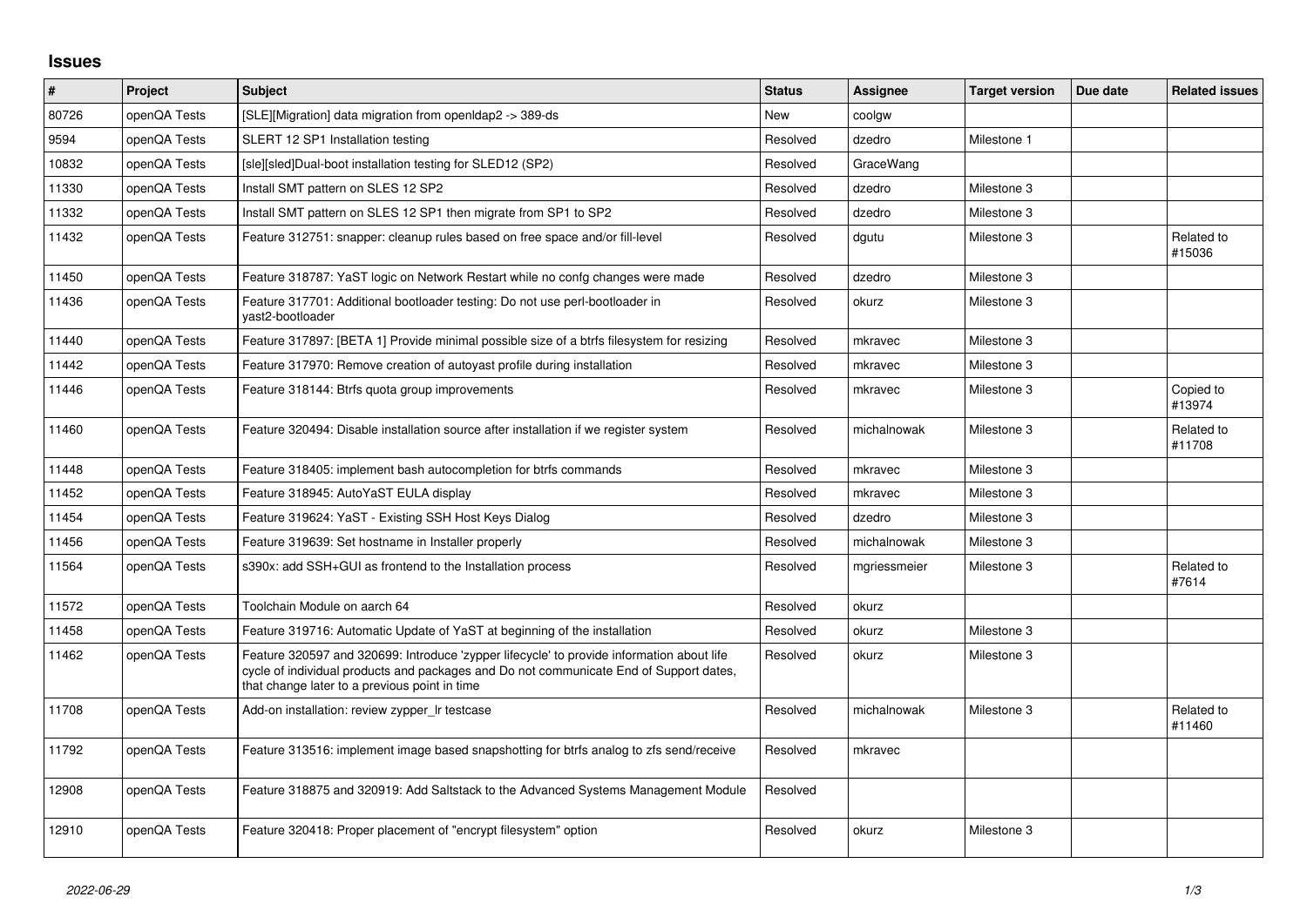| #     | Project      | Subject                                                                                                                               | <b>Status</b> | <b>Assignee</b> | <b>Target version</b> | Due date   | <b>Related issues</b>                                                                           |
|-------|--------------|---------------------------------------------------------------------------------------------------------------------------------------|---------------|-----------------|-----------------------|------------|-------------------------------------------------------------------------------------------------|
| 14720 | openQA Tests | [migration][sp3][aarch64] add offline migration scenarios SP2->SP3 for aarch64                                                        | Resolved      | mitiao          | Milestone 8           |            | Blocked by<br>#11948                                                                            |
| 11794 | openQA Tests | Feature 319335: <i>UNC</i> : Secondary viewonly password                                                                              | Resolved      | mkravec         |                       |            |                                                                                                 |
| 11798 | openQA Tests | Feature 319981: ACPI Support for AArch64                                                                                              | Resolved      | mkravec         |                       |            |                                                                                                 |
| 11800 | openQA Tests | Feature 320292: ALPN support for openssl                                                                                              | Resolved      | michalnowak     | Milestone 3           |            |                                                                                                 |
| 11804 | openQA Tests | Feature 320678: GCC 4.8 on SDK for AArch64                                                                                            | Resolved      | okurz           | Milestone 3           |            |                                                                                                 |
| 15110 | openQA Tests | [Online migration] SLES and SLED: SP2->SP3                                                                                            | Resolved      | mitiao          |                       |            | Related to<br>#14718                                                                            |
| 15112 | openQA Tests | [Migration] SLES: minimal necessary patches                                                                                           | Resolved      | mitiao          | Milestone 6           |            | Related to<br>#10996,<br>Related to<br>#16718                                                   |
| 25722 | openQA Tests | [migration] a simple installation with SMT                                                                                            | Resolved      | <b>JWSun</b>    | Milestone 16          |            | Related to<br>#23564,<br>Related to<br>#26966                                                   |
| 13750 | openQA Tests | <b>HPC Module</b>                                                                                                                     | Resolved      | mgriessmeier    | Milestone 3           |            |                                                                                                 |
| 14718 | openQA Tests | [Migration] [SP3]add offline migration scenarios SP2->SP3 for x86_64 and ppc64le                                                      | Resolved      | dgutu           | Milestone 5           |            | Related to<br>#15110                                                                            |
| 14774 | openQA Tests | [sle][functional][yast][y] Disconnected installation: grab release notes while a system is not<br>plugged into network takes too long | Resolved      | riafarov        | Milestone 25          |            | Related to<br>#29042,<br>Related to<br>#37814,<br>Related to<br>#44012,<br>Blocked by<br>#43856 |
| 15306 | openQA Tests | [sles][functional]Feature 322050: Release lifecycle data for Toolchain Module                                                         | Resolved      | riafarov        | Milestone 9           |            |                                                                                                 |
| 15546 | openQA Tests | [Migration] Combine both online and offline upgrades into one jobgroup                                                                | Resolved      | mitiao          | Milestone 6           |            |                                                                                                 |
| 17042 | openQA Tests | [sles][functional][modules] Modules installation                                                                                      | Resolved      | dgutu           | Milestone 8           |            |                                                                                                 |
| 34411 | openQA Tests | [sle][migration] Bsc#1086818 Migration: new modules not correctly added                                                               | Resolved      | leli            |                       |            | Related to<br>#34069                                                                            |
| 43724 | openQA Tests | [sle][security] Bug 1110700 - remove non-enterprise server nproc limits in<br>/etc/security/limits.conf                               | Resolved      | whdu            |                       |            |                                                                                                 |
| 47195 | openQA Tests | [sle][migration][functional][u][epic] check orphaned_packages_check.pm for SLE installation<br>tests                                  | Resolved      | mgriessmeier    | Milestone 28          |            |                                                                                                 |
| 25850 | openQA Tests | [sle][functional][sle15][epic] new system roles                                                                                       | Resolved      |                 | Milestone 12          | 2017-12-06 |                                                                                                 |
| 11434 | openQA Tests | [sle][functional][fate#314829][fate:validation][medium] Support for UEFI boot partition on sw<br>raid (raid 1)                        | Resolved      | SLindoMansilla  | Milestone 14          | 2018-02-27 |                                                                                                 |
| 17208 | openQA Tests | [sle][functional][yast][y][mandatory][medium][epic] LVM Thin Provisioning                                                             | Resolved      | mloviska        | Milestone 21+         | 2018-09-25 |                                                                                                 |